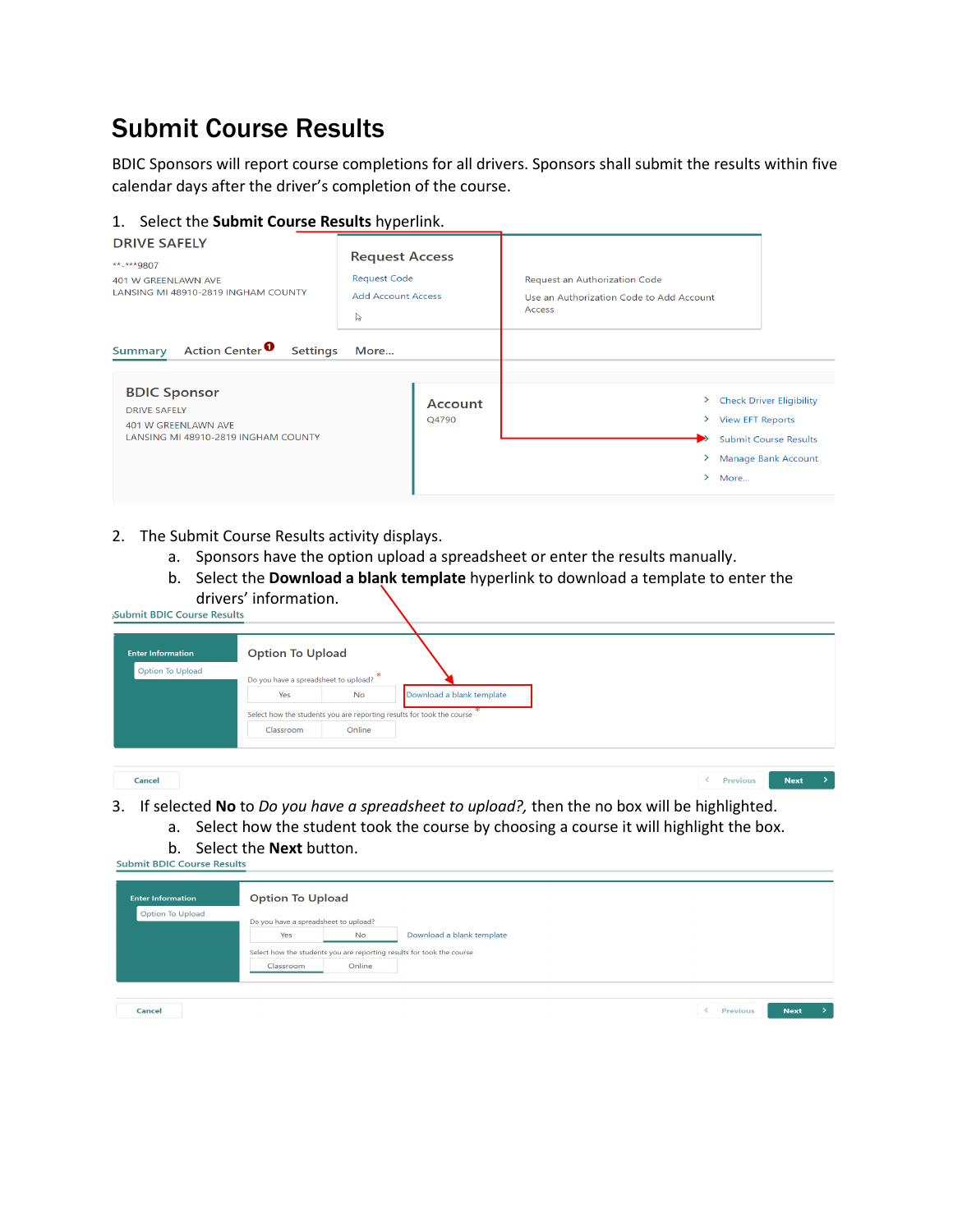- c. Enter the driver information in the applicable fields.
- d. Select the **Next** button.

| <b>Enter Information</b><br><b>Option To Upload</b> | <b>Basic Driver Improvement Course Submission</b> |               |                        |               |  |
|-----------------------------------------------------|---------------------------------------------------|---------------|------------------------|---------------|--|
| Basic Driver Improve                                | <b>Driver's License Number</b>                    | Date of Birth | <b>Completion Date</b> | <b>Result</b> |  |
|                                                     | × D 900 000 271 707                               | 15-Jan-1978   | 08-Mar-2021            | Passed        |  |
|                                                     |                                                   |               |                        |               |  |
|                                                     |                                                   |               |                        |               |  |

**Cancel** 

Cancel

4. If selected **Yes** to *Do you have a spreadsheet to upload?*, then the yes box will be highlighted.

a. Select how the student took the course by choosing a course it will highlight the box.

**b.** Select the **Next** button.<br>Submit BDIC Course Results

| Option To Upload | <b>Option To Upload</b>              |           |                                                                       |
|------------------|--------------------------------------|-----------|-----------------------------------------------------------------------|
|                  | Do you have a spreadsheet to upload? |           |                                                                       |
|                  | Yes                                  | <b>No</b> | Download a blank template                                             |
|                  |                                      |           | Select how the students you are reporting results for took the course |
|                  | Classroom                            | Online    |                                                                       |

| c. Select the Select to Upload Spreadsheet button |
|---------------------------------------------------|
|                                                   |

- d. Select the **Choose File** button in the Select a file to import window.
- e. Select the file in the File Explorer.
- f. Select the **Open** button.
- g. Once a file has been selected, it should appear next to the choose file button. Select the **OK**  button in the Select a file to import window.

 $\langle$  Previous

 $Next \rightarrow$ 

| <b>Submit Course Results</b><br><b>Submit BDIC Course Results</b> | r.                                                | Select a file to import:<br>$\times$  |                                |
|-------------------------------------------------------------------|---------------------------------------------------|---------------------------------------|--------------------------------|
| <b>Enter Information</b><br>Option To Upload                      | <b>Basic Driver Improvement Course Submission</b> | Choose File BDIC Result bmission.xlsx |                                |
| <b>Basic Driver Improve</b>                                       | <b>Select to Upload Spreadsheet</b>               | Cancel<br>OK                          |                                |
| Cancel                                                            |                                                   |                                       | <b>Next</b><br><b>Previous</b> |